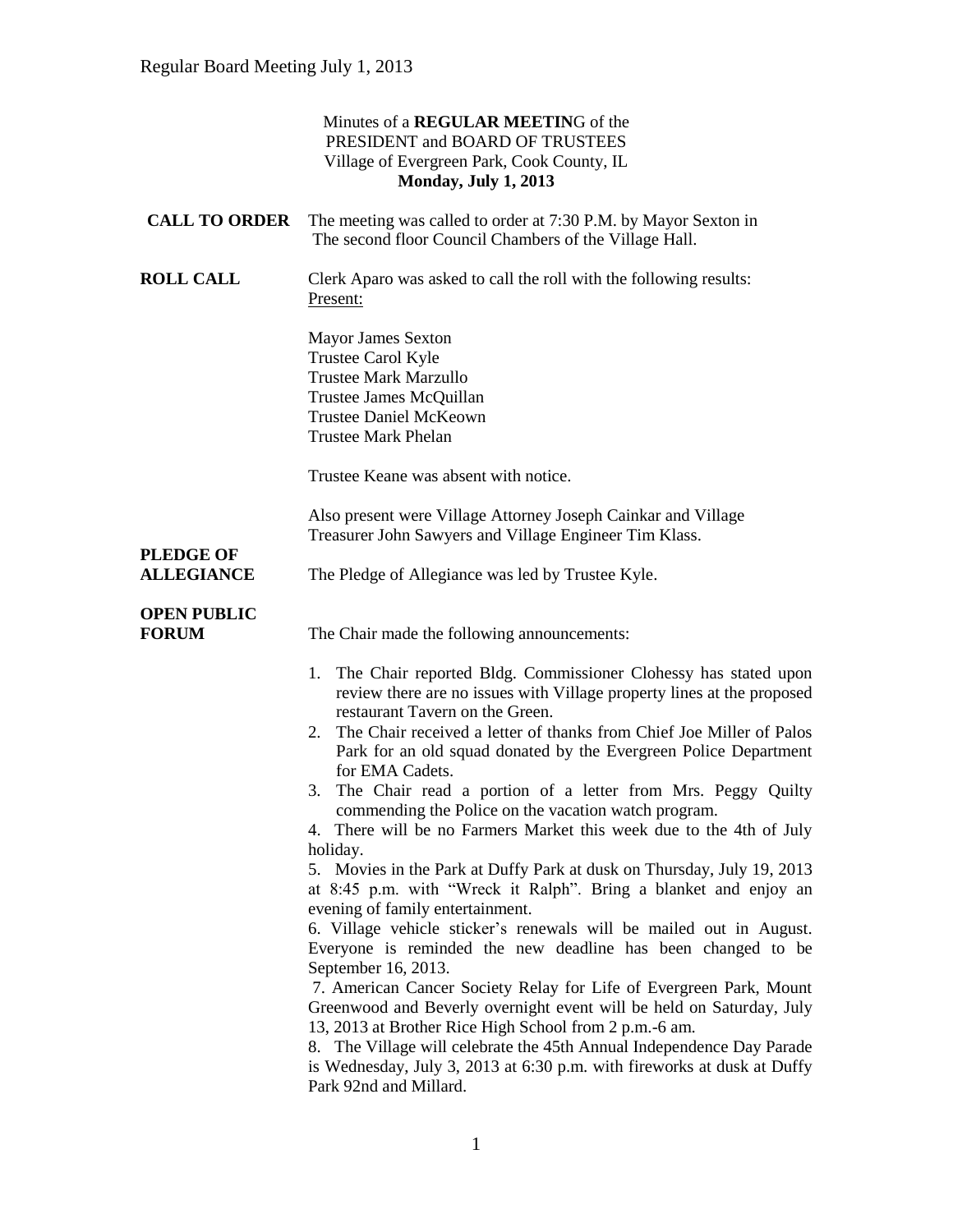| <b>OPEN</b><br><b>AUDIENCE</b>                               | NONE.                                                                                                                                                                                                                                                                                                                                                                                                                                                                                                                                              |
|--------------------------------------------------------------|----------------------------------------------------------------------------------------------------------------------------------------------------------------------------------------------------------------------------------------------------------------------------------------------------------------------------------------------------------------------------------------------------------------------------------------------------------------------------------------------------------------------------------------------------|
| <b>REGULAR</b><br><b>AGENDA</b>                              | Motion by Trustee Phelan second by Trustee Kyle, to waive reading of<br>the minutes of the June 17, 2013 Regular Meeting of the President and<br>Board of Trustees and approved as presented was passed by unanimous<br>voice vote and so ordered by the Chair.                                                                                                                                                                                                                                                                                    |
| <b>RESOLUTION</b><br>NO. 17-2013                             | Motion by Trustee Marzullo second by Trustee McQuillan, to approve<br>Resolution NO. 17-2013 with expenditures of the General Corporate<br>Fund of \$340,625.88 and the Sewer and Water Fund of \$148,344.77<br>and the 95 <sup>th</sup> St. TIF Fund, \$15,002.93 and the Capital Improvement<br>Fund, \$59,752.50 and Street Bond Fund, \$6,000.00 for a total of<br>\$569,726.08. Upon roll call, voting YES: Trustees Kyle, Marzullo,<br>McQuillan, McKeown and Phelan; voting NO: NONE. The motion was<br>passed and so ordered by the Chair. |
| <b>VILLAGE</b><br><b>COLLECTOR'S</b><br><b>REPORT</b>        | Motion by Trustee Phelan second by Trustee McKeown to accept for file<br>and information the Village Collector's report for June 2013 in the<br>amount \$1,710,570.50. The motion was passed by unanimous voice vote<br>and so ordered by the Chair.                                                                                                                                                                                                                                                                                               |
| <b>WATER COLLECTOR'S</b><br><b>REPORT</b><br><b>BUSINESS</b> | Motion by Trustee Marzullo second by Trustee McQuillan<br>to accept<br>for file and information the Water Collector's report for June 2013 in the<br>amount of \$463,954.81. The motion was passed by unanimous voice<br>vote and so ordered by the Chair.                                                                                                                                                                                                                                                                                         |
| <b>CERTIFICATES</b>                                          | Motion by Trustee Kyle second by Trustee Phelan to approve the<br>business license application for <b>NAIL SPA</b> (NEW OWNER) to operate<br>a nail salon located at 2845 W. 95 <sup>th</sup> Street in Evergreen Park. Upon roll<br>call, voting YES: Trustees Marzullo, McQuillan, McKeown, Phelan and<br>Kyle; voting NO: NONE. The motion was passed and so ordered by the<br>Chair.                                                                                                                                                           |
|                                                              | Motion by Trustee Phelan second by Trustee McKeown to approve the<br>business license application for <b>APPLEBEE'S</b> NEIGHBORHOOD<br><b>GRILL AND BAR (NEW OWNER)</b> to operate a full service restaurant<br>and bar located at 2401 W. 95 <sup>th</sup> Street in Evergreen Park. Upon roll call,<br>voting YES: Trustees McQuillan, McKeown, Phelan, Kyle and<br>Marzullo; voting NO: NONE. The motion was passed and so ordered by<br>the Chair.                                                                                            |
| <b>ORDINANCE</b><br>NO. 15-2013                              | Motion by Trustee Kyle second by Trustee McQuillan to approve<br><b>Ordinance NO. 15-2013,</b><br>$\mathbf{A}$ N<br><b>ORDINANCE</b><br><b>AMENDING</b><br>SECTION, 3-58, FEES AND LIMITATIONS, OF CHAPTER 3,<br>LIQUOR,<br><b>ALCOHOLIC</b><br>OF<br><b>THE</b><br><b>EVERGREEN</b><br><b>PARK</b>                                                                                                                                                                                                                                                |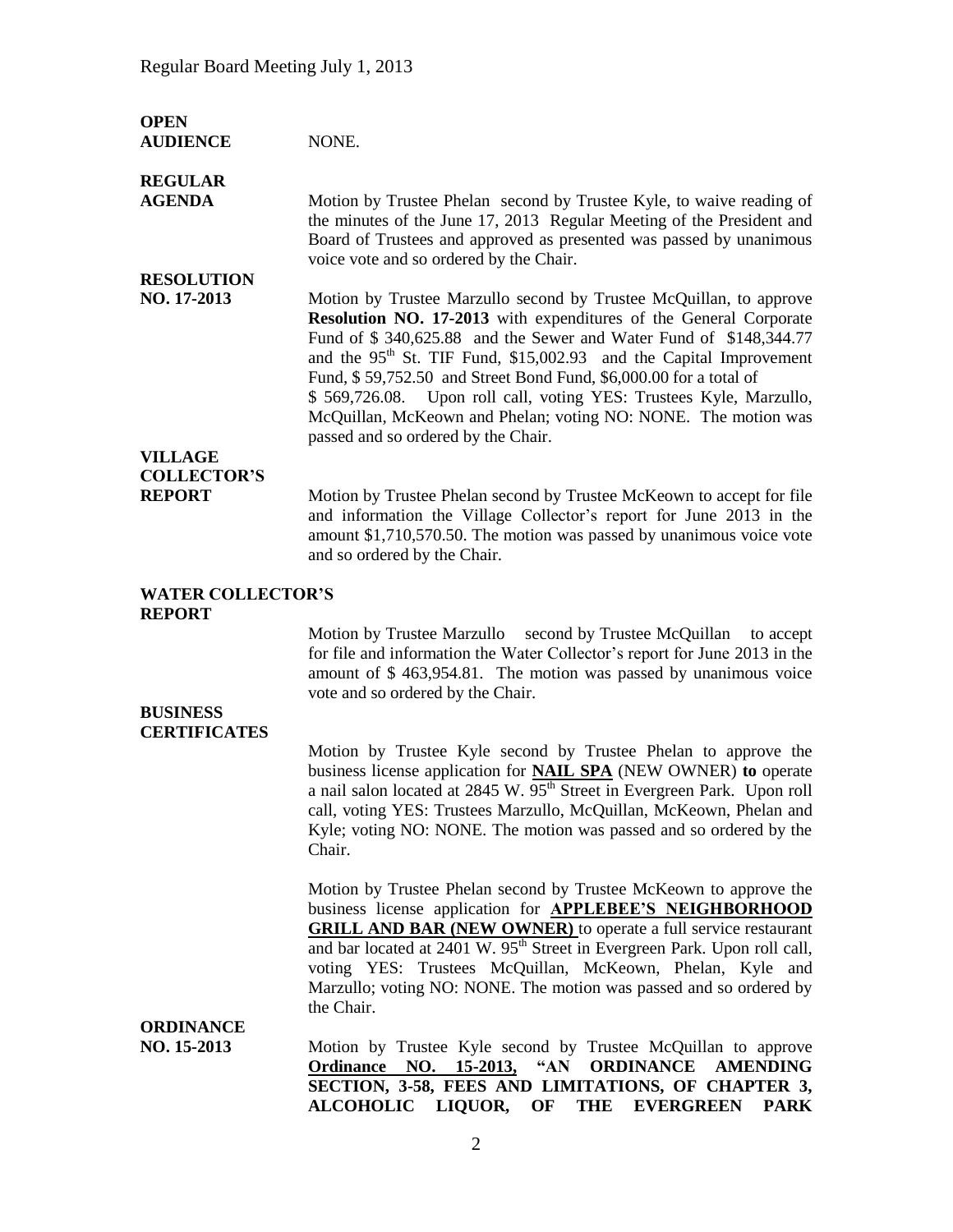**MUNICIPAL CODE BY ESTABLISHING THE NUMBER OF LIQUOR LICENSES IN EACH CLASS."** The Chair noted this is done periodically to update the ordinance for current number of licenses issued. Upon roll call, voting YES: Trustees McKeown, Phelan, Kyle, Marzullo and McQuillan; voting NO: NONE. The motion was passed and so ordered by the Chair.

## **RELAY FOR LIFE PROCLAMATION**

|                    | Motion by Trustee Phelan second by Trustee Kyle to approve the             |
|--------------------|----------------------------------------------------------------------------|
|                    | proclamation "American Cancer Relay for Life in Evergreen Park,            |
|                    | Mount Greenwood and Beverly Days, July 13-14, 2013." The Chair             |
|                    | recognized Mr. Steven Duffy in the audience and thanked him and his        |
|                    | wife for all their efforts towards this worthy cause. The Chair thanked    |
|                    | Mr. Steven Duffy and his wife, Kelly for their efforts on behalf of the    |
|                    | Cancer Society and encouraged everyone to participate or volunteer in      |
|                    | this worthwhile event. Upon roll call, voting YES: Trustees Phelan,        |
|                    | Kyle, Marzullo, McQuillan and McKeown; voting NO: NONE. The                |
|                    | motion was passed and so ordered by the Chair.                             |
| <b>SOUTHWEST</b>   |                                                                            |
| <b>MAYORS</b>      |                                                                            |
| <b>MEMEBERSHIP</b> | Motion by Trustee McKeown second by Trustee Marzullo to approve the        |
|                    | request for membership dues for \$5,000 for the Southwest Conference of    |
|                    | Mayors from July 1, 2013 to June 30, 2014. Upon roll call, voting YES:     |
|                    | Trustees Phelan, Kyle, Marzullo, McQuillan and McKeown; voting NO:         |
|                    | NONE. The motion was passed and so ordered by the Chair.                   |
| <b>SXU COUGAR</b>  |                                                                            |
| <b>RUN</b>         | Motion by Trustee Phelan second by Trustee McKeown to approve the          |
|                    | request from St. Xavier University to hold their 13th annual Cougar        |
|                    | Run/Walk on Saturday, October 5, 2013. Upon roll call, voting YES:         |
|                    |                                                                            |
|                    | Trustees Kyle, Marzullo, McQuillan, McKeown and Phelan; voting NO:         |
|                    | NONE. The motion was passed and so ordered by the Chair.                   |
| <b>ENGINEER'S</b>  |                                                                            |
| <b>REPORT</b>      | Mr. Klass updated the Chair regarding the repair of the buckled areas in   |
|                    | the streets as discussed at the last meeting. The Chair stated he will go  |
|                    | with Mr. Klass. Trustee Marzullo is concerned this will happen again in    |
|                    | a year or two. Mr. Klass stated after 2-3 years normal weathering occurs.  |
|                    | The contractor has agreed to extend the warranty on this project for 12    |
|                    | months after the repairs. The Chair noted the owner of the company has     |
|                    | contacted him and is committed to rectifying any problems.                 |
| <b>ATTORNEY'S</b>  |                                                                            |
| <b>REPORT</b>      | The Attorney had no report.                                                |
| <b>BIDS</b>        |                                                                            |
|                    | Motion by Trustee Phelan second by Trustee Kyle to approve the PW          |
|                    | Director's request to order a new 2014 International 7400 SFA 4x 2 Plow    |
|                    | Truck at a cost of \$112,480.00 to replace the old #6 which was sold for   |
|                    | scrap. Mr. Lorenz noted this request is prior to the 2013-14 budgets but   |
|                    | the order must be placed in June of 2013 to through State purchase. This   |
|                    | is a budgeted item and will be split between Street and Parks at a cost of |
|                    | 50% - \$56,124.00 and Sewer and Water 50% - \$56,124.00. Upon roll         |
|                    |                                                                            |

call, voting YES: Trustees McQuillan, McKeown, Phelan, Kyle and